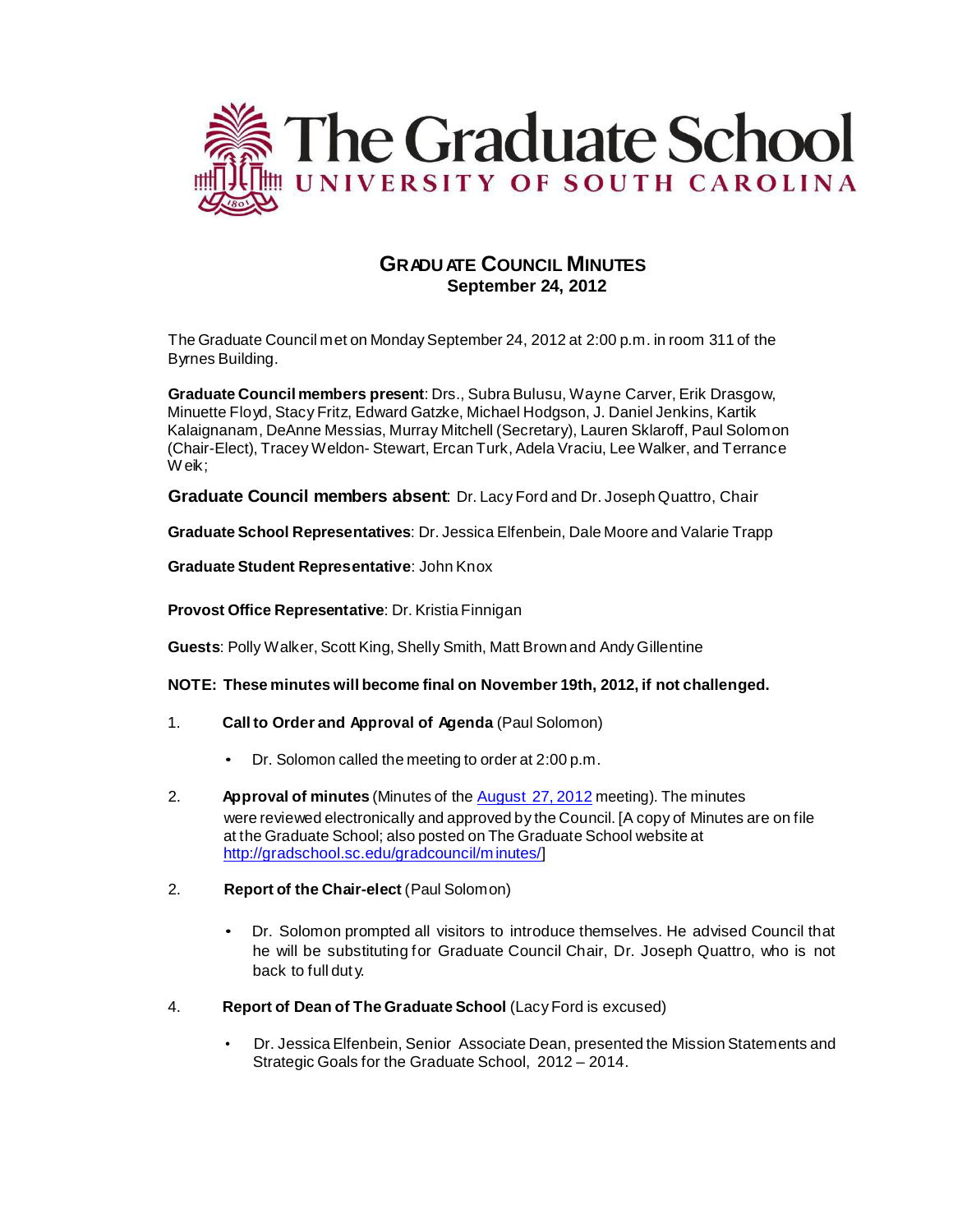- Dr. Bulusu requested to include this information on the Grad School website.
- Dr. Mitchell stated that the information will, additionally, be included in the Graduate Council Minutes.

### 5. **Report of the Associate Dean / Secretary of the Graduate Council** (Murray Mitchell)

• Dr. Mitchell announced the Executive Administrative Coordinator, Valarie Trapp, will include her contact information in the minutes.

[trappv@mailbox.sc.edu](mailto:trappv@mailbox.sc.edu) 803-777-1553

## 6. **Report of the Graduate Student Association Representative** (John Knox)

- Mr. Knox announced the GSA hosted the first social event of the semester and raised a charitable donation in excess of \$100.00 for Harvest Hope.
- Mr. Knox announced the GSA and GSRC initiated with the library, becoming more accessible to all graduates.
- Mr. Knox met with Healthy Carolina to discuss GSA support for a movement towards USC becoming a tobacco-free institution. GSAhas partnered with Career Center Graduate Ambassadors for recruitment and retention.
- Mr. Knox announced that the GSA and Sodexho are working on a proposal for a pioneering program, "Take Your Professor to Lunch", patterned after a similar undergraduate program.
- 7. **Report of the Academic Policy and Practices Committee** (Paul Solomon)
	- Dr. Solomon addressed "a smaller scale item", ACAF 3160, regarding provisions for students who receive funding for fellowships. He noted that the scale, however small, should be addressed.
- 8. **Report of the Committee on 500/600 Level Courses, Distance Education, and Special Courses** (Murray Mitchell)

## **500-600 Level course approvals:**

## **ENGINEERING AND COMPUTING Mechanical Engineering**

New Course Proposal: **APPROVED**  EMCH 556 [Introductions](http://gradschool.sc.edu/facstaff/gradcouncil/2012/NCPEMCH556_201241_Redacted.pdf) to Risk Analysis and Reactor Safety(3) An introduction to probabilistic risk assessment (PRA) methods as applied to nuclear power plants but also examples from the chemical industry, aerospace, transportation and other sectors. The course addresses failure and reliability analysis, event trees, fault trees, reactor safety regulatory practice.

[Effective Term: Spring 2013]

New Course Proposal: **APPROVED**

EMCH 578 Introduction to [Aerodynamics](http://gradschool.sc.edu/facstaff/gradcouncil/2012/NCPEMCH578_201241_Redacted.pdf) (3)

Fundamentals of aerodynamics, elements of compressible flow, thin airfoil theory, finite wing theory, flow through nozzles diffusers and wind tunnels, normal and oblique shock waves, elements of the methods of characteristics and finite difference solutions for compressible flows, aspects of hypersonic flow.

[Effective Term: Spring 2013]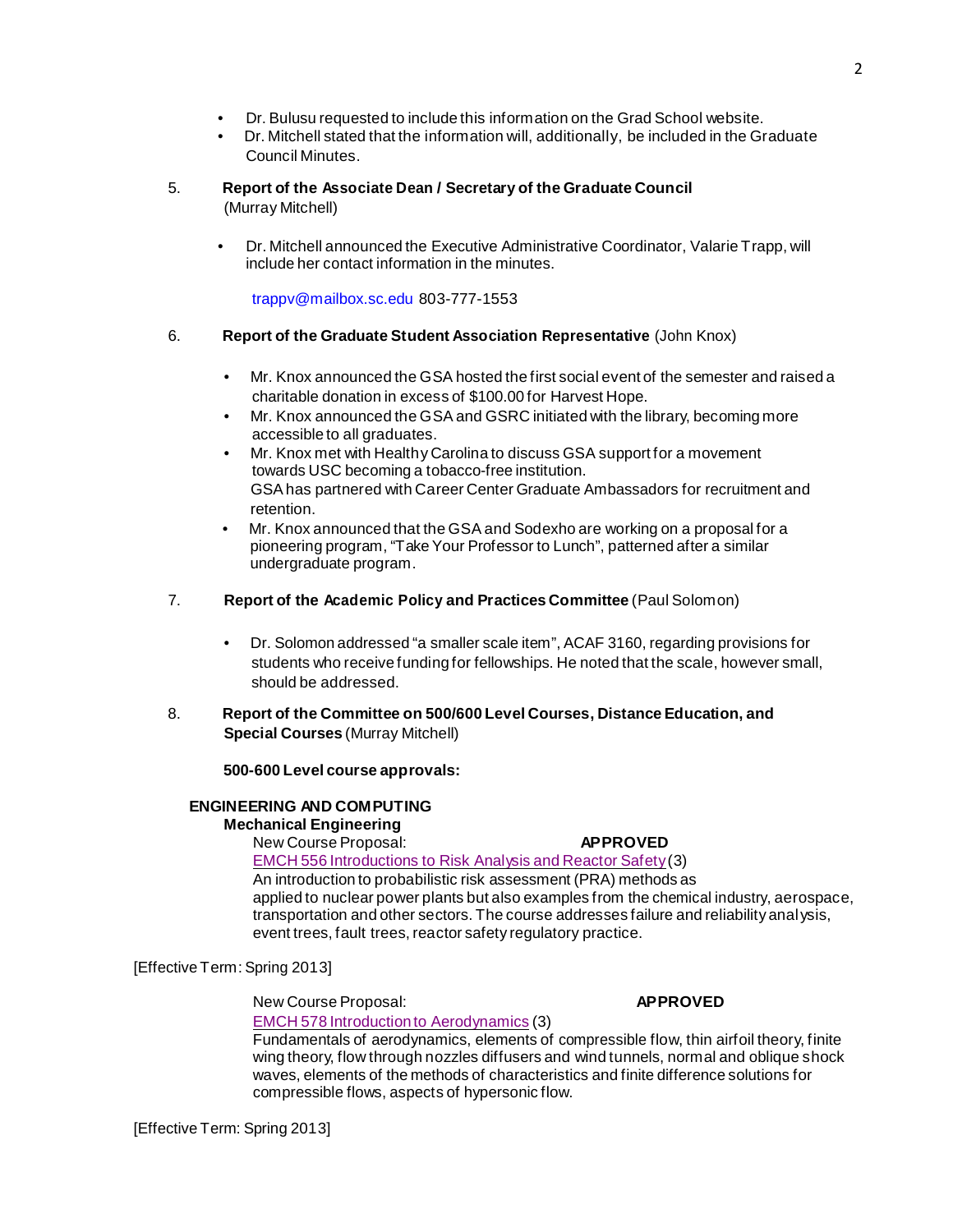# 9. **Fellowships and Scholarships Committee** (Wayne Carver)

No Report

\*At this point, the Council agreed to proceed "out of order" to page 7 of the agenda to address action 11 of the College of Arts and Sciences Program Approvals, out of courtesy to our guests.

## **10. Report of the Science, Math and Related Professional Programs Committee** (Ed Gatzke)

# **COLLEGE OF ARTS AND SCIENCES**

# *Chemistry and Biochemistry* **APPROVED**

Course Change Proposal:

**From:** CHEM 719 Special Topics in Inorganic [Chemistry](http://gradschool.sc.edu/facstaff/gradcouncil/2012/CCPCHEM719_201241.pdf) (1-3) [Prerequisites: consent of instructor]

*To:* CHEM 719 Special Topics in Inorganic Chemistry (1-3) Maybe repeated as content varies bysuffix and title.

[Effective Term: Spring 2013]

**Course Change Proposal: APPROVED** 

Theory and application of classical and modem electrochemical techniques.

[Prerequisites: consent of instructor]

**From:** CHEM 721 [Electroanalytical](http://gradschool.sc.edu/facstaff/gradcouncil/2012/CCPCHEM721_201241.pdf) Chemistry (3)

**To:** CHEM 721 Electroanalytical Chemistry (3) Theory and application of classical and modern electrochemical techniques.

[Effective Term: Spring 2013]

Course Change Proposal: **APPROVED** 

**From**: CHEM 722 [Spectrochemical](http://gradschool.sc.edu/facstaff/gradcouncil/2012/CCPCHEM722_201241.pdf) Methods of Analysis (3)

A comprehensive study of the theory, instrumentation, methodology, and analytical applications of modem atomic and quantitative molecular spectrometry.

[Prerequisites: Consent of Instructor]

**To**: CHEM 722 Spectrochemical Methods of Analysis. (3) A comprehensive study of the theor y, instrumentation, methodology and analytical applications of modem atomic and quantitative molecular spectrometry.

[Effective Term: Spring 2013]

Course Change Proposal: **APPROVED** 

From: CHEM 723 Separation Methods in Analytical Chemistry (3) Modern techniques for analytical separations including distillation, extraction, gas chromatography and liquid chromatography. Basic theory and practical applications.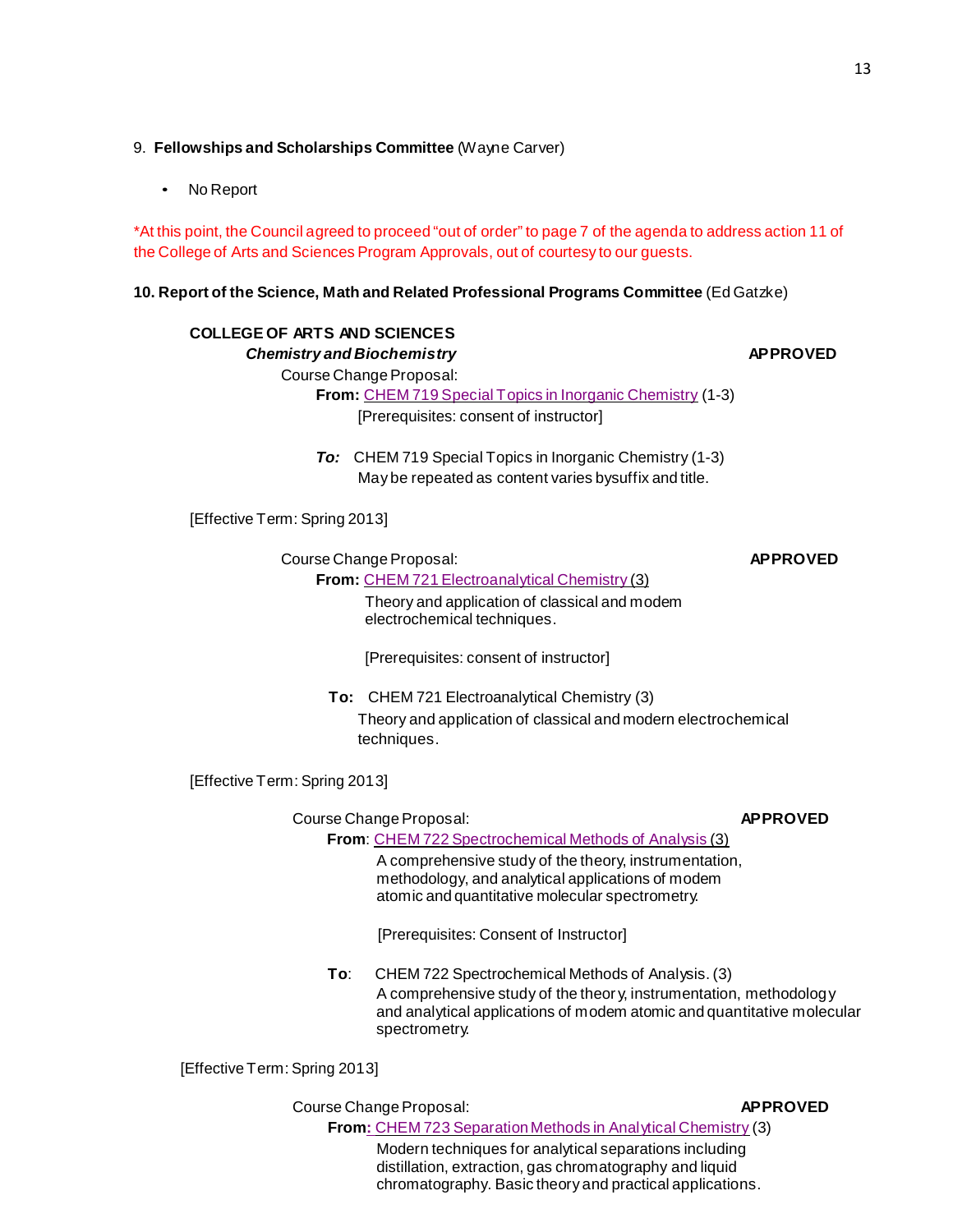Note: Three lecture hours per week.

[Prerequisite: Consent of Instructor]

**To**: CHEM 723 Separation Methods in Analytical Chemistry (3) Modem techniques for analytical separations including distillation, extraction, gas chromatography, and liquid chromatography. Basic theory and practical applications.

Note: Three lecture hours per week.

[Effective Term: Spring 2013]

### Course Change Proposal: **APPROVED From**: CHEM 729 Special Topicsin Analytical [Chemistry](http://gradschool.sc.edu/facstaff/gradcouncil/2012/CCPCHEM729_201241_Redacted.pdf) (1-3) [Prerequisites: consent of instructor]

**To**: CHEM 729 Special Topics in Analytical Chemistry (1-3) May be repeated as content varies by suffix and title.

[Effective Term: Spring 2013]

### Course Change Proposal: **APPROVED** From: CHEM 735 Structural and Mechanical Organic Chemistry (3) Basic concepts of structure, bonding, stereochemistry, and reaction mechanisms as applied to organic compounds and s ynthetic transformations.

[Prerequisites: consent of instructor]

**To**: CHEM 735 Structural and Mechanistic Organic Chemistry (3) Basic concepts of structure, bonding, stereochemistry, and reaction mechanisms as applied to organic compounds and synthetic transformations.

## Course Change Proposal: **APPROVED**

**From**: CHEM 736 [Mechanistic](http://gradschool.sc.edu/facstaff/gradcouncil/2012/CCPCHEM736_201241.pdf) and Synthetic Organic Chemistry (3) A continuation of CHEM 735 with special emphasis on organic s ynthesis.

[Prerequisites: CHEM 735 and consent of instructor]

**To**: CHEM 736 Mechanistic and Synthetic Organic Chemistry (3) A continuation of CHEM 735 with special emphasis on organic Synthesis.

[Prerequisites: CHEM 735]

[Effective Term: Spring 2013]

# Course Change Proposal: **APPROVED**

- **From**: CHEM 739 Special Topics in Organic [Chemistry](http://gradschool.sc.edu/facstaff/gradcouncil/2012/CCPCHEM739_201241.pdf) (1-3)
- **To**: CHEM 739 Special Topics in Organic Chemistry (1-3) May be repeated as content varies by suffix and title.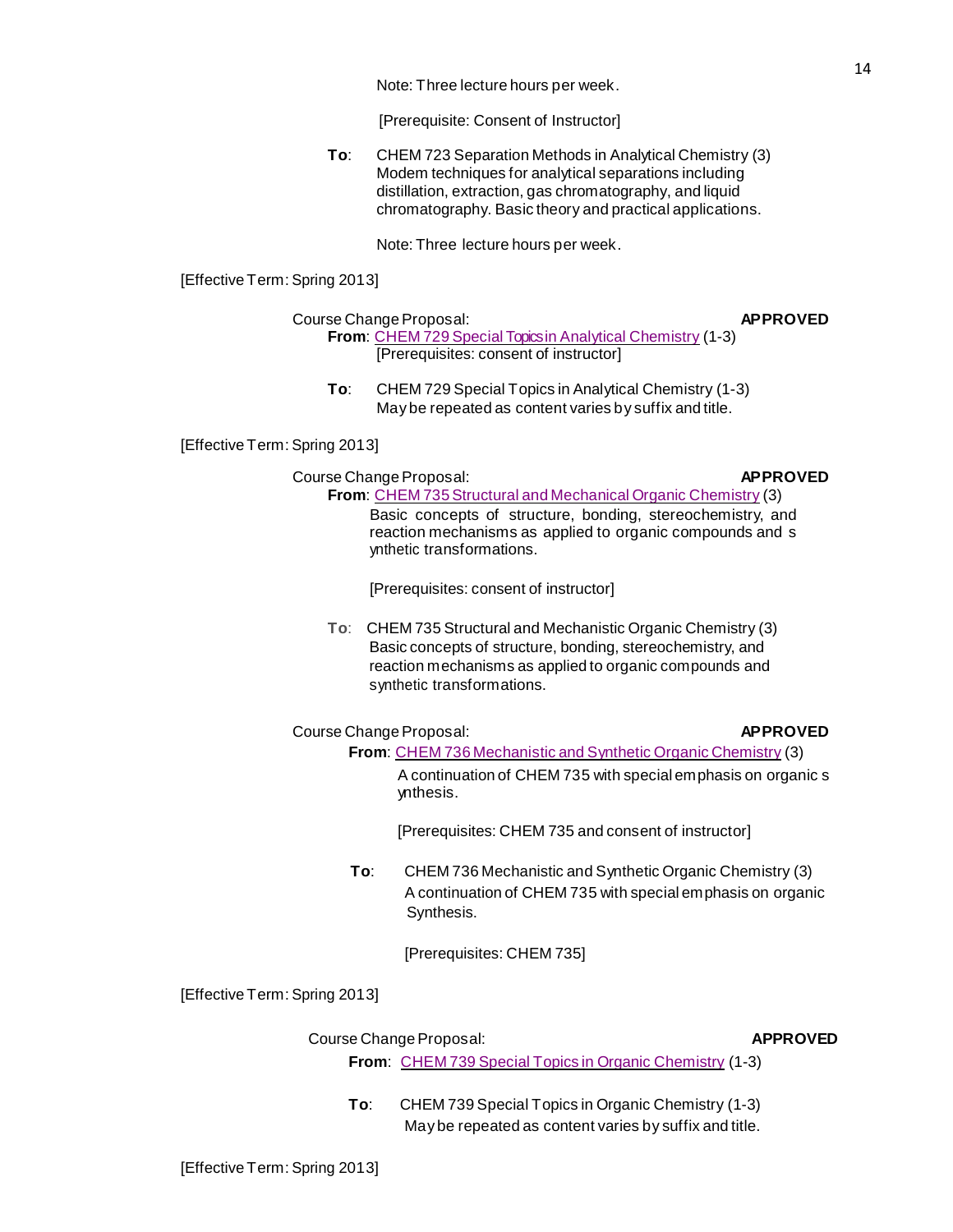15

Course Change Proposal: **APPROVED** 

# **From**: CHEM 742 Surface [Science](http://gradschool.sc.edu/facstaff/gradcouncil/2012/CCPCHEM742_201241.pdf) (3)

T he principles of surface processes - structure and electronic properties, adsorption and reactions, surface characterization using spectroscopy and microscopy

[Prerequisites: Consent of instructor]

**To:** CHEM 742 Surface Science (3) T he principles of surface processes - structure and electronic properties, adsorption and reactions, surface characterization using spectroscopy and microscopy

[Prerequisites: Graduate Standing or Consent of Instructor]

[Effective Term: Spring 2013]

Course Change Proposal: **APPROVED** 

**From**: CHEM 747 [Spectroscopy](http://gradschool.sc.edu/facstaff/gradcouncil/2012/CCPCHEM747_201241.pdf) and Molecular Structure (3) Study of the rotational, vibrational and electronic spectra of polyatomic molecules for the elucidation of molecular structures.

[Prerequisites: Graduate Standing or Consent of Instructor]

**To**: CHEM 747 Spectroscopy and Molecular Structure (3) Study of the rotational, vibrational and electronic spectra of Polyatomic molecules for the elucidation of molecular **structures** 

Course Change Proposal: **APPROVED** 

**From**: CHEM 749 Special Topics in Physical [Chemistry](http://gradschool.sc.edu/facstaff/gradcouncil/2012/CCPCHEM749_201241_Redacted.pdf) (1-3) [Prerequisites: Consent of Instructor]

**To**: CHEM 749 Special Topics in Physical Chemistry (1-3) Maybe repeated as content varies by suffix and title.

[Effective Term: Spring 2013]

# Course Change Proposal: **APPROVED**

**From**: CHEM 751 Biosynthesis [of Macromolecules](http://gradschool.sc.edu/facstaff/gradcouncil/2012/CCPCHEM751_201241.pdf) (3) A detailed consideration of the enzymological basis for the synthesis of DNA, RNA, and protein including mechanisms

for the regulation of these processes. Focus will be on cucar yotic mechanisms though procaryotic systems will be covered as necessary for background.

[Prerequisites: CHEM 550 or equivalent and Consent of Instructor]

**To**: CHEM 751 Biosynthesis of Macromolecules (3) A detailed consideration of the enzymological basis for the synthesis of DNA, RNA, and protein including mechanisms for the regulation of these processes. Focus will be on cucaryotic mechanisms though procaryotic systems will be covered as necessary for background.

[Prerequisites: CHEM 550 or equivalent]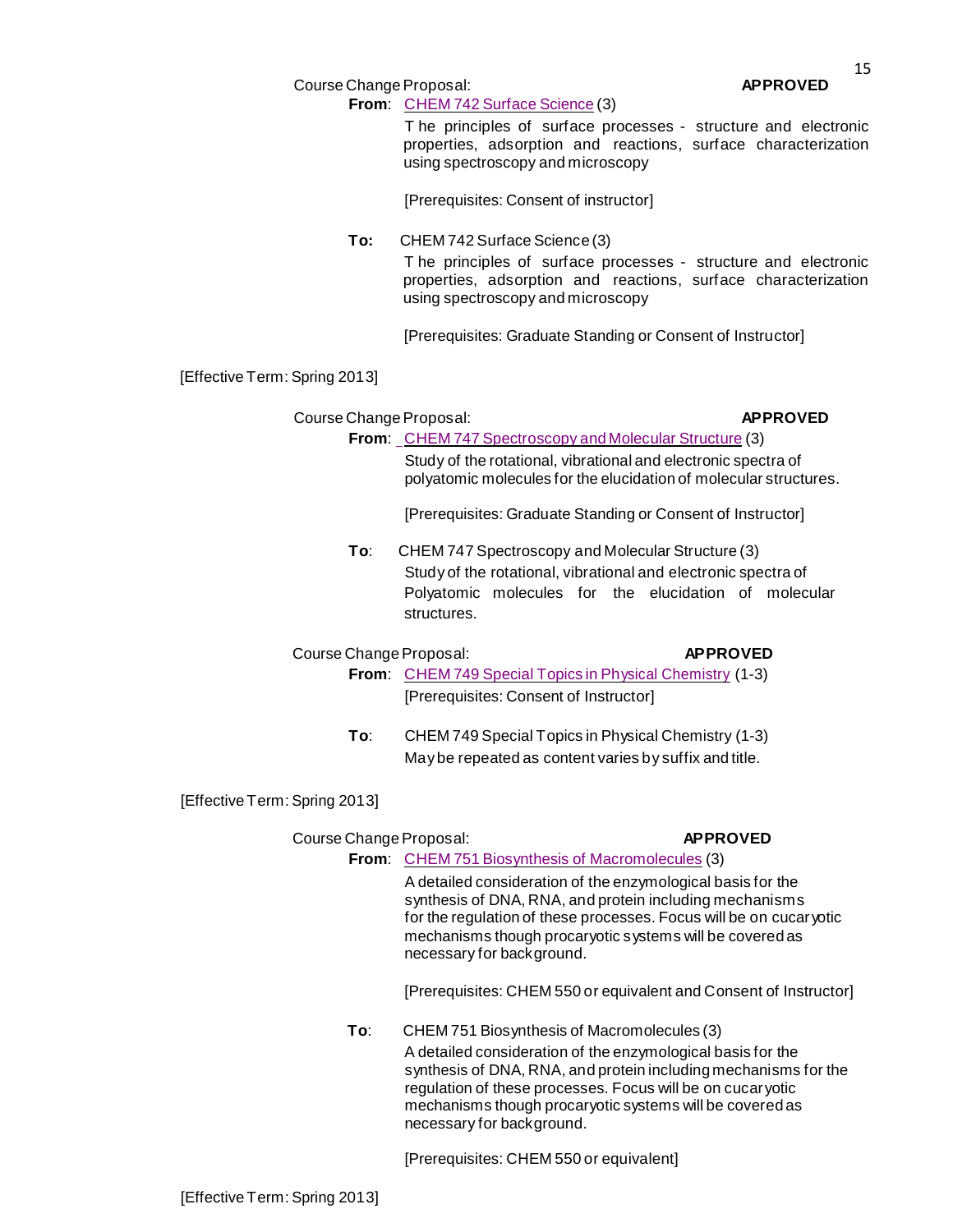|                               | Course Change Proposal:                 | <b>APPROVED</b>                                                                                                                                                                                                                                                                                                                                      |  |
|-------------------------------|-----------------------------------------|------------------------------------------------------------------------------------------------------------------------------------------------------------------------------------------------------------------------------------------------------------------------------------------------------------------------------------------------------|--|
|                               |                                         | From: CHEM 752 Regulation and Integration of Metabolism (3)                                                                                                                                                                                                                                                                                          |  |
|                               | transduction processes.                 | Biochemical organization of the cell. Regulation and integration of<br>metabolism. Membrane structure and function. Energy                                                                                                                                                                                                                           |  |
|                               |                                         | [CHEM 550 or equivalent and Consent of Instructor]                                                                                                                                                                                                                                                                                                   |  |
| To:                           | transduction processes.                 | CHEM 752 Regulation and integration of Metabolism (3)<br>Biochemical organization of the cell. Regulation and integration of<br>metabolism. Membrane structure and function. Energy                                                                                                                                                                  |  |
|                               | [Prerequisites: CHEM 550 or equivalent] |                                                                                                                                                                                                                                                                                                                                                      |  |
| [Effective Term: Spring 2013] |                                         |                                                                                                                                                                                                                                                                                                                                                      |  |
| Course Change Proposal:       |                                         | <b>APPROVED</b>                                                                                                                                                                                                                                                                                                                                      |  |
|                               |                                         | From: CHEM 753 Enzym ology and Protein Chemistry (3)                                                                                                                                                                                                                                                                                                 |  |
|                               |                                         | An analysis of the isolation, composition, structure, and<br>function of enzymes emphasizing their kinetic, mechanistic,<br>and regulatory features. Protein chemistry amino acid and<br>protein sequence analysis; chemical modification<br>methodologies; anal ysis of higher order structures of proteins.                                        |  |
|                               | Instructor]                             | [Prerequisites: CHEM 550 or equivalent and Consent of                                                                                                                                                                                                                                                                                                |  |
| To:                           |                                         | CHEM 753 Enxymology and Protein Chemistry (3)<br>An analysis of the isolation, composition, structure, and<br>function of enzymes emphasizing their kinetic, echanistic,<br>and regulatory features. Protein chemistry: amino acid and<br>protein sequence analysis; chemical modification<br>methodologies; anal ysis of higher order structures of |  |

[Effective Term: Spring 2013]

| Course Change Proposal: |                                                                      | <b>APPROVED</b> |
|-------------------------|----------------------------------------------------------------------|-----------------|
|                         | <b>From:</b> CHEM 759 Special Topics in Molecular Biochemistry (1-3) |                 |
|                         | [Prerequisites: Consent of Instructor]                               |                 |

**To**: CHEM 759 Special Topics in Molecular Biochemistry (1-3) Maybe repeated as content varies by suffix and title.

[Effective Term: Spring 2013]

# *Marine Science*

Course Change Proposal: **APPROVED** 

proteins.

From: BIOL 752 Marine Biogeochemistry(3) Biological, geological, and physical processes that influence the c yling of major bioactive elements (C. 0, N, P, S) in marine waters and sediments.

Cross-listed Course: MSCI 752

[Prerequisites: Consent of Instructor]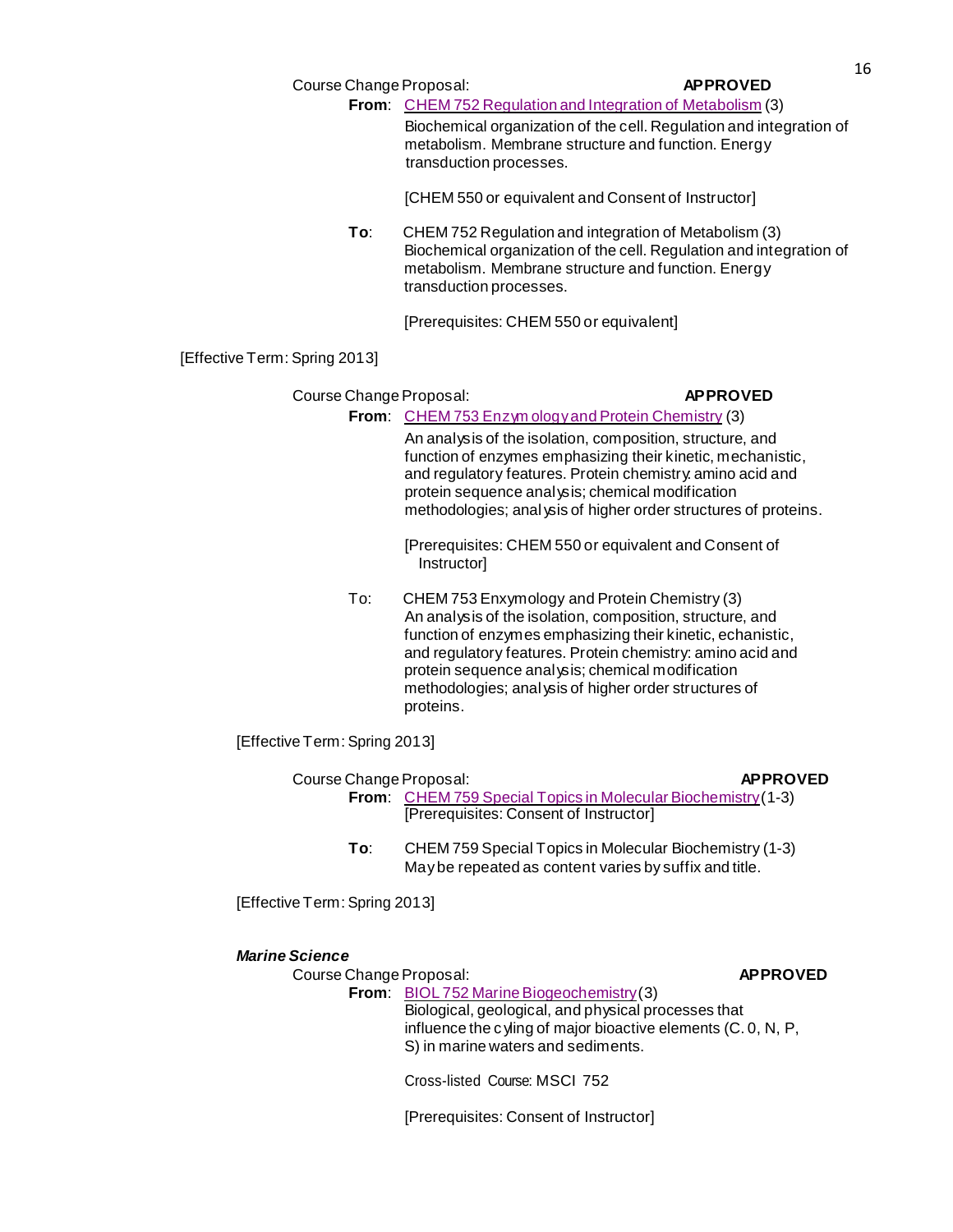**To**: BIOL 752 Marine Biogeochemistry (3) Biological, geological and physical processes that influence the c yling of major bioactive elem ents (C,O,N,P,S) in marine waters and sediments.

Cross-listed Course: MSCI 752

[Effective Term: Spring 2013]

Course Change Proposal: **APPROVED** 

**From**: MSCI 784 [Geophysical](http://gradschool.sc.edu/facstaff/gradcouncil/2012/CCPMSCIGEOL784_201241_Redacted.pdf) Fluid Dynamics (3)

Equations governing the lar ge-scale dynam ics of the atm osphere and ocean, rotational influence, shallow water equations, vorticit y, quasi-geostrophic dynamics, Rossby waves, energy and enstrophy, and geostrophic turbulence.

Cross-listed with GEOL 784

[Prerequisites: Math 241 or ENGR 360 or GEOL/MSCI 582 or GEOL/MSCI 781]

**To**: MSCI 784 Geophysical Fluid Dynamics (3) Equations governing the large-scale dynamics of the atmosphere and ocean , rotational influence, shallow water equations, vorticity, quasi-geostrophic dynamics, Rossby waves, energy and enstrophy, and geostrophic turbulence.

Cross-listed with GEOL 784

[Prerequisites: MATH 241 or ECIV 360 or GEOL/MSCI 582 or GEOL/MSCI 781]

[Effective Term: Spring 2013]

## *Physics and Astronomy*

New Course Proposal: **APPROVED**

PHYS 751 The Physics [of Radiation](http://gradschool.sc.edu/facstaff/gradcouncil/2012/PHYS%20751%20The%20Physics%20of%20Radiation%20Therapy%20NCP%20updated_Redacted.pdf) Therapy (3) Description of ionizing and non-ionizing radiation, interaction of radiation with matter, and radiation detection and dosimetry.

[Effective Term: Spring 2013]

New Course Proposal: **APPROVED** PHYS

752 Health Physics - [Radiation](http://gradschool.sc.edu/facstaff/gradcouncil/2012/PHYS%20752%20Health%20Physics%20Radiation%20and%20Nuclear%20Physics%20NCP_Redacted.pdf) and Nuclear Physics (3) Radioactive decay and ionizing radiation. Calculation of occupational exposure and biological effects of radiation exposure. Introduction to Radiological Control Systems, Shielding, Dose Determination, Safety Protocols.

[Effective Term: Spring 2013]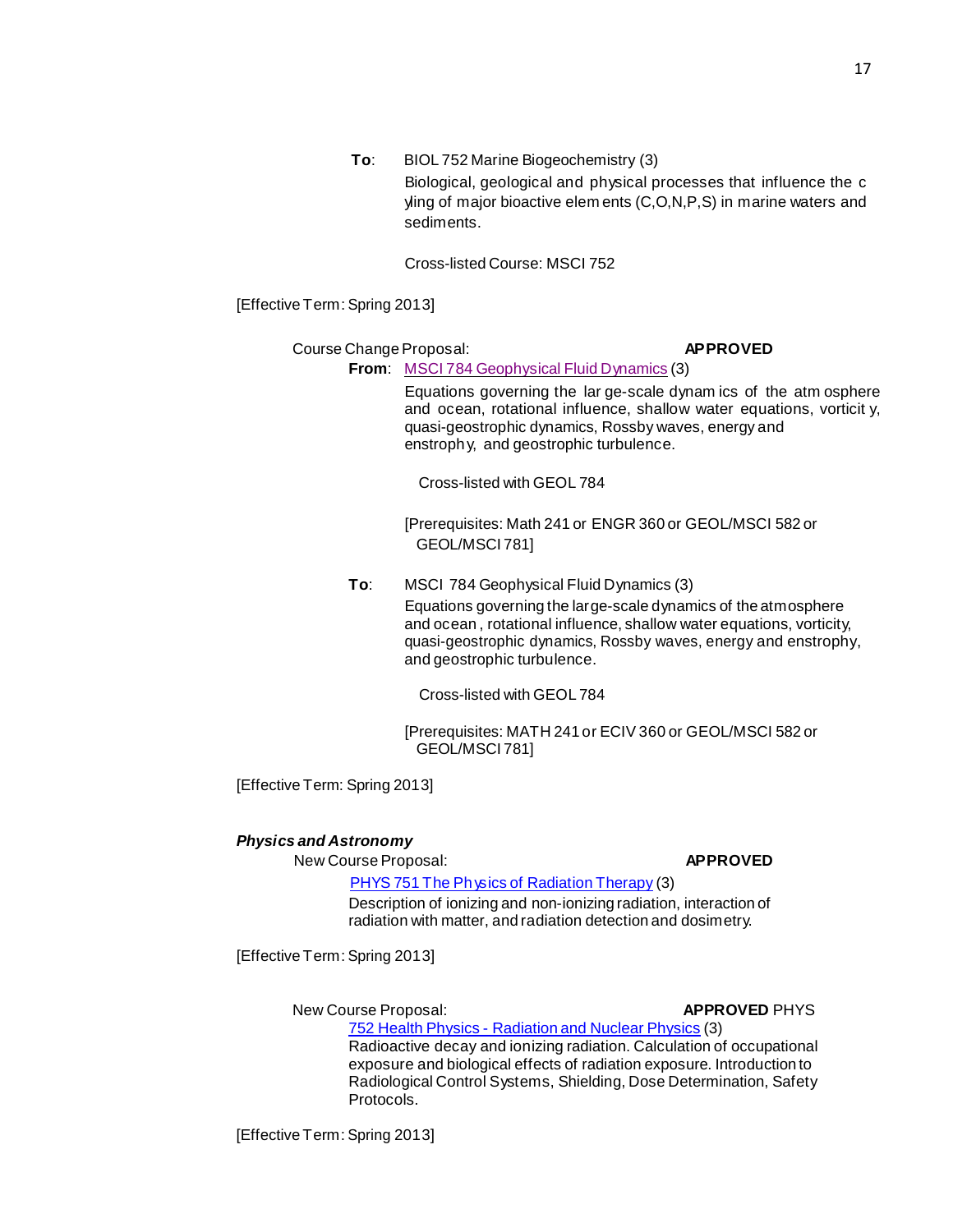# New Course Proposal: **APPROVED**

PHYS 753 The Physics of Medical [Imaging](http://gradschool.sc.edu/facstaff/gradcouncil/2012/NURS%20J%20793%20Advanced%20Practice%20Practicum%20CCP%20_Redacted.pdf) (3) Describing basics of imaging science, x-ray imaging modalities including basic principles, detectors, scattered radiation, planar imaging, CT, fluoroscopic imaging, nuclear medicine imaging,

ultrasound and MRI, and computers in imaging.

[Effective Term: Spring 2013]

### *Collegeof Engineering and Computing*

Academic Program Actions Proposal/BC: **WITHDRAWN** Masters of Science-System Design

#### **11. Report of the Humanities, Social Sciences, Education, and Related Professional Programs Committee** (Murray Mitchell substituting for J. Daniel Jenkins) **COLLEGE OF ARTS AND SCIENCES**

## *Sociology*

Academic Program Actions/Bulletin Change**: APPROVED** Sociology Master of Arts

# **From**: MA in [Sociology](http://gradschool.sc.edu/facstaff/gradcouncil/2012/APASOCMA_201241_Redacted.pdf) (31)

Degree Requirements (31 hours) The M.A. degree requires a minimum of 31 graduate credits, including 6 hours of thesis preparation. The Ph.D. requires a minimum of 36 additional credit hours, including 12 hours of dissertation preparation. Consult the Sociology Graduate Student Handbook for further information [\(http://www.cas.sc.edu/socy/GradHandbook.pdf\)](http://www.cas.sc.edu/socy/GradHandbook.pdf)

Master of Arts

The minimum of requirements for the M.A. are:

### **1. Course Work (3 hours)**

SOCY701 - Scientific Methods and Sociological Inquiry

#### **2. Course Work (1 hour)**

SOCY702 - Sociology Proseminar

# **3. Theory(6 hours)**

SOCY710 - Selected Scholars of Society and Social Behavior: Classical

One additional Course From:

SOCY 711 - Selected Scholars of Society and Social [Behavior:](http://bulletin.sc.edu/preview_course_nopop.php?catoid=35&amp%3Bamp%3Bamp%3Bamp%3Bcoid=77942) [Contemporary](http://bulletin.sc.edu/preview_course_nopop.php?catoid=35&amp%3Bamp%3Bamp%3Bamp%3Bcoid=77942) SOCY 712 - Concept [Formation](http://bulletin.sc.edu/preview_course_nopop.php?catoid=35&amp%3Bamp%3Bamp%3Bamp%3Bcoid=77943) [SOCY](http://bulletin.sc.edu/preview_course_nopop.php?catoid=35&amp%3Bamp%3Bamp%3Bamp%3Bcoid=77943) 713 - Theory [Construction](http://bulletin.sc.edu/preview_course_nopop.php?catoid=35&amp%3Bamp%3Bamp%3Bamp%3Bcoid=77944)

SOCY 719 - Selected Topics in [Sociological](http://bulletin.sc.edu/preview_course_nopop.php?catoid=35&amp%3Bamp%3Bamp%3Bamp%3Bcoid=77945) Theory

- SOCY 760 [Contemporary](http://bulletin.sc.edu/preview_course_nopop.php?catoid=35&amp%3Bamp%3Bamp%3Bamp%3Bcoid=77955) Group Processes
- SOCY 761 Network [Exchange](http://bulletin.sc.edu/preview_course_nopop.php?catoid=35&amp%3Bamp%3Bamp%3Bamp%3Bcoid=77956) Theory
- SOCY 814 Theories of [Population](http://bulletin.sc.edu/preview_course_nopop.php?catoid=35&amp%3Bamp%3Bamp%3Bamp%3Bcoid=77966) Dynamics

## **4. Research Methods (6 hours)**

## **5. Electives (6 hours)**

(SOCY 500-789) a max of 3 credit hours earned from other departm ents may be applied towards this requirement;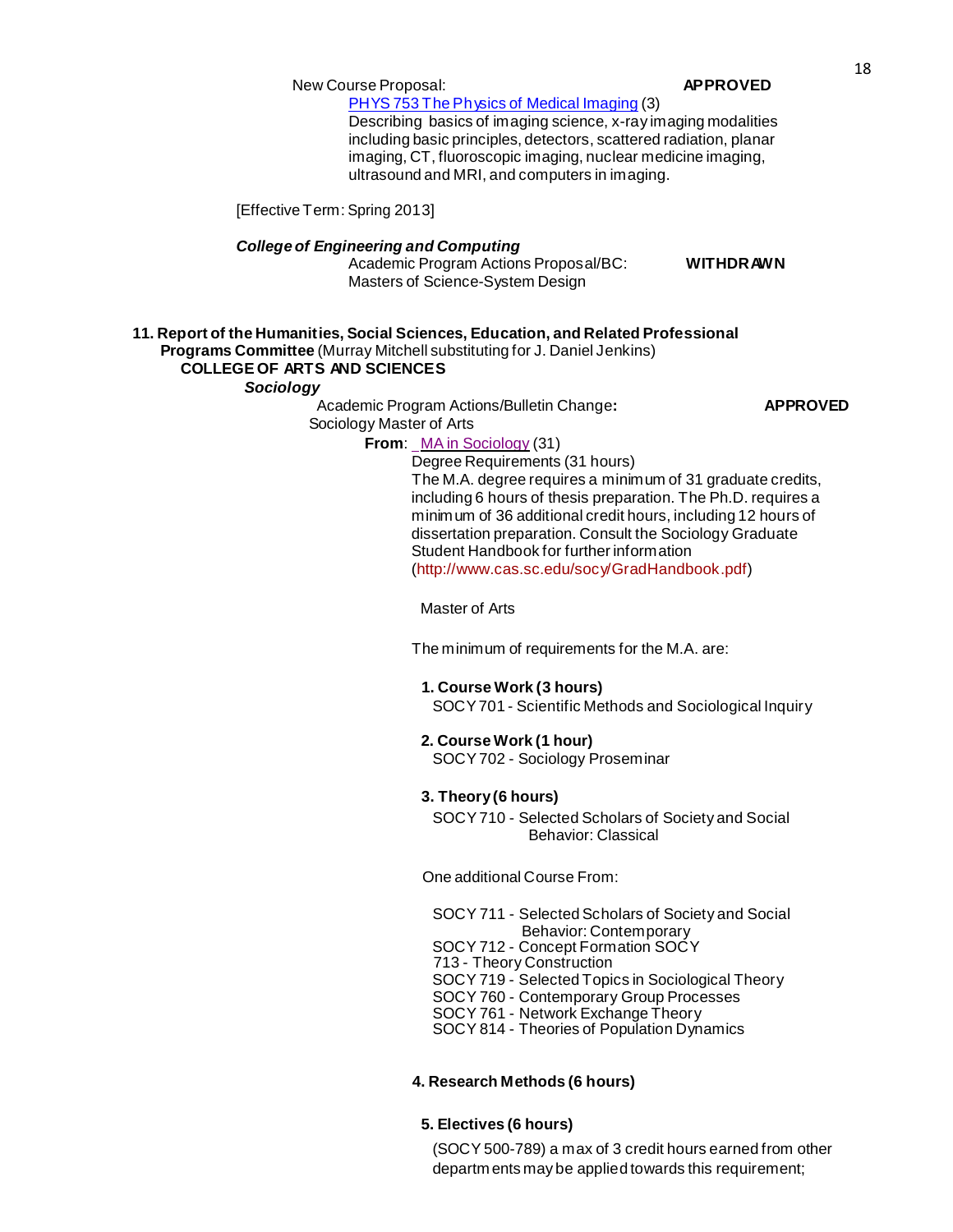- **6. Research Apprenticeship (3 hours)** SOCY796 - Research Apprenticeship
- **7. Thesis Research and Preparation (6 hours)** SOCY799 - Thesis Research and Preparation
- **To**: MA in Sociology (30)

Degree Requirements (30 hours) The MA degree requires a minimum of 30 graduate credits, including 6 hours of thesis preparation. The Ph.D. requires a minimum of 36 additional credit hours, including 12 hours of dissertation preparation. Consult the Sociology Graduate Student Handbook for further information [\(http://www.cas.sc.edu/socy/GradHandbook.pdf\)](http://www.cas.sc.edu/socy/GradHandbook.pdf)

Master of Arts

The minimum of requirements for the M.A. are:

#### **1. Course Work (3 hours)**

SOCY701 - Scientific Methods and Sociological Inquiry

#### **2. Theory(6 hours)**

SOCY710 - Selected Scholars of Society and Social Behavior: Classical

One additional Course From:

- SOCY 711 Selected Scholars of Society and Social [Behavior:](http://bulletin.sc.edu/preview_course_nopop.php?catoid=35&amp%3Bamp%3Bamp%3Bamp%3Bcoid=77942) [Contemporary](http://bulletin.sc.edu/preview_course_nopop.php?catoid=35&amp%3Bamp%3Bamp%3Bamp%3Bcoid=77942)
- SOCY 712 Concept [Formation](http://bulletin.sc.edu/preview_course_nopop.php?catoid=35&amp%3Bamp%3Bamp%3Bamp%3Bcoid=77943)
- SOCY 713 Theory [Construction](http://bulletin.sc.edu/preview_course_nopop.php?catoid=35&amp%3Bamp%3Bamp%3Bamp%3Bcoid=77944)
- SOCY 719 Selected Topics in [Sociological](http://bulletin.sc.edu/preview_course_nopop.php?catoid=35&amp%3Bamp%3Bamp%3Bamp%3Bcoid=77945) Theory
- SOCY 760 [Contemporary](http://bulletin.sc.edu/preview_course_nopop.php?catoid=35&amp%3Bamp%3Bamp%3Bamp%3Bcoid=77955) Group Processes
- SOCY 761 Network [Exchange](http://bulletin.sc.edu/preview_course_nopop.php?catoid=35&amp%3Bamp%3Bamp%3Bamp%3Bcoid=77956) Theory
- SOCY 814 Theories of [Population](http://bulletin.sc.edu/preview_course_nopop.php?catoid=35&amp%3Bamp%3Bamp%3Bamp%3Bcoid=77966) Dynamics

#### **3. Research Methods (6 hours)**

#### **4. Electives (6 hours)**

(SOCY 500-789) a max of 3 credit hours earned from other departm ents may be applied towards this requirement;

#### **5. Research Apprenticeship (3 hours)**

SOCY796 - Research Apprenticeship

#### **6. Thesis Research and Preparation (6 hours)**

SOCY799 - Thesis Research and Preparation

[Effective Term: Fall 2012]

Academic Program Actions/Bulletin Change: **APPROVED** Sociology PhD **From**: PhD in [Sociology](http://gradschool.sc.edu/facstaff/gradcouncil/2012/APASOCPHD_201241_Redacted.pdf) (36) Degree Requirements (36 Post Masters Hours)

The Ph.D. requires a minimum of 67 additional credit hours beyond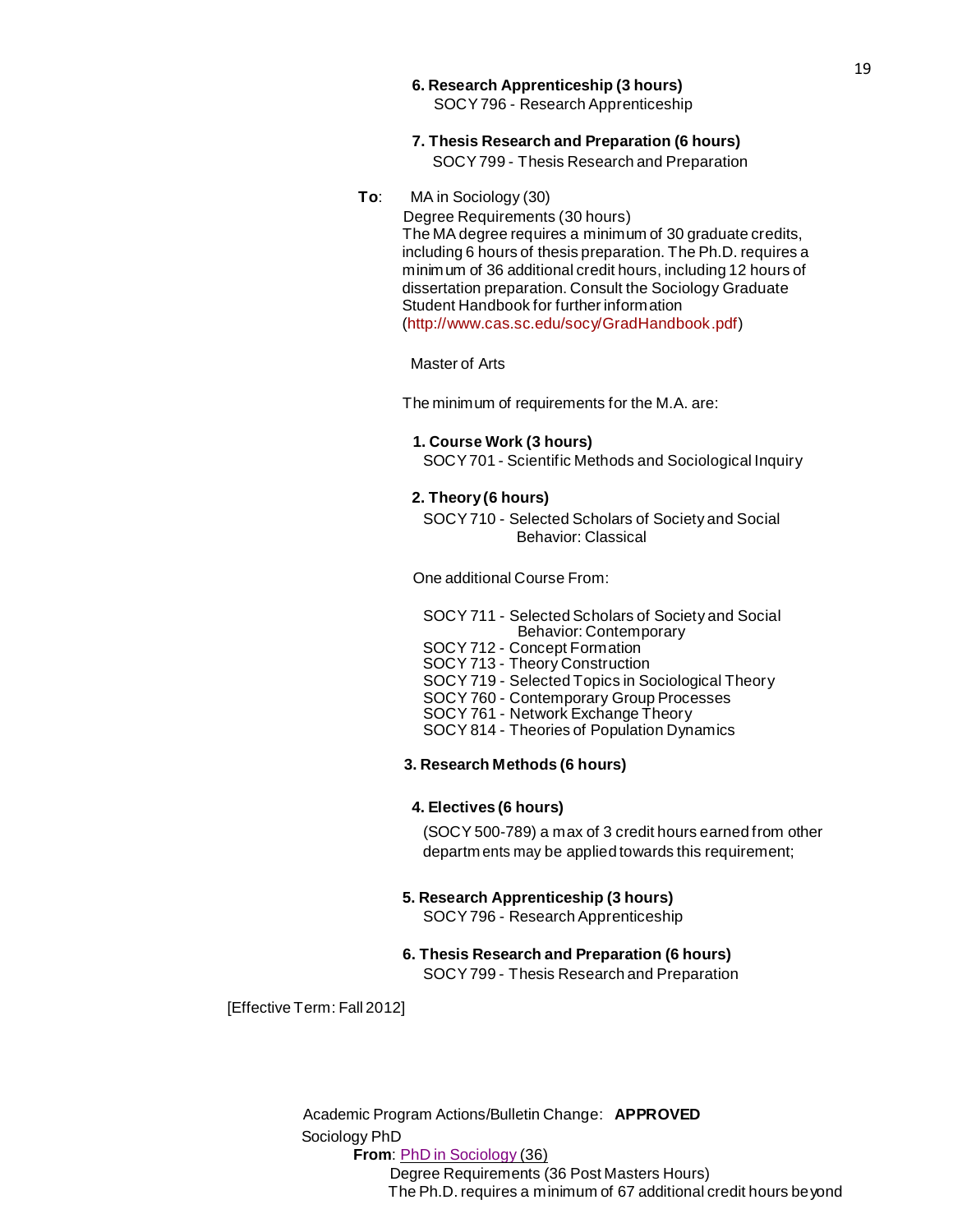the B.A. or B.S., 36 additional credit hours beyond the MA. This includes 12 hours of dissertation preparation. Consult the Sociology Graduate Student Handbook for further information [\(http://www.cas.sc.edu/socy/GradHandbook.pdf\)](http://www.cas.sc.edu/socy/GradHandbook.pdf).

### **1. Course work (3 hours)**

SOCY701 - Scientific Methods and [Sociological](http://bulletin.sc.edu/preview_course_nopop.php?catoid=35&amp%3Bamp%3Bamp%3Bamp%3Bcoid=77938) Inquiry

#### **2. Course work (1 Hour)**

SOCY702 - Sociology [Proseminar](http://bulletin.sc.edu/preview_course_nopop.php?catoid=35&amp%3Bamp%3Bamp%3Bamp%3Bcoid=77939)

#### **3. Theory (12 hours)**

[SOCY710](http://bulletin.sc.edu/preview_course_nopop.php?catoid=35&amp%3Bamp%3Bamp%3Bamp%3Bcoid=77941) - Selected Scholars of Society and Social [Behavior:](http://bulletin.sc.edu/preview_course_nopop.php?catoid=35&amp%3Bamp%3Bamp%3Bamp%3Bcoid=77941) [Classical](http://bulletin.sc.edu/preview_course_nopop.php?catoid=35&amp%3Bamp%3Bamp%3Bamp%3Bcoid=77941)

#### **Three additional courses from**

- [SOCY711](http://bulletin.sc.edu/preview_course_nopop.php?catoid=35&amp%3Bamp%3Bamp%3Bamp%3Bcoid=77942) Selected Scholars of Society and Social [Behavior:](http://bulletin.sc.edu/preview_course_nopop.php?catoid=35&amp%3Bamp%3Bamp%3Bamp%3Bcoid=77942) [Contemporary](http://bulletin.sc.edu/preview_course_nopop.php?catoid=35&amp%3Bamp%3Bamp%3Bamp%3Bcoid=77942)
- [SOCY712](http://bulletin.sc.edu/preview_course_nopop.php?catoid=35&amp%3Bamp%3Bamp%3Bamp%3Bcoid=77943) Concept Formation
- SOCY713 Theory [Construction](http://bulletin.sc.edu/preview_course_nopop.php?catoid=35&amp%3Bamp%3Bamp%3Bamp%3Bcoid=77944)
- SOCY719 Selected Topics in [Sociological](http://bulletin.sc.edu/preview_course_nopop.php?catoid=35&amp%3Bamp%3Bamp%3Bamp%3Bcoid=77945) Theory
- SOCY760 [Contemporary](http://bulletin.sc.edu/preview_course_nopop.php?catoid=35&amp%3Bamp%3Bamp%3Bamp%3Bcoid=77955) Group Processes
- [SOCY761](http://bulletin.sc.edu/preview_course_nopop.php?catoid=35&amp%3Bamp%3Bamp%3Bamp%3Bcoid=77956) Network Exchange Theory
- SOCY814 Theories [of Population](http://bulletin.sc.edu/preview_course_nopop.php?catoid=35&amp%3Bamp%3Bamp%3Bamp%3Bcoid=77966) Dynamics

## **4. Research Methods (12 hours)**

[SOCY730](http://bulletin.sc.edu/preview_course_nopop.php?catoid=35&amp%3Bamp%3Bamp%3Bamp%3Bcoid=77949) - Statistical Analysis in Sociology

#### **Three additional courses from**

- SOCY720 Critical Survey [of Research](http://bulletin.sc.edu/preview_course_nopop.php?catoid=35&amp%3Bamp%3Bamp%3Bamp%3Bcoid=77946) Methods
- SOCY721 Topics in Scaling and [Measurement](http://bulletin.sc.edu/preview_course_nopop.php?catoid=35&amp%3Bamp%3Bamp%3Bamp%3Bcoid=77947) [Methods](http://bulletin.sc.edu/preview_course_nopop.php?catoid=35&amp%3Bamp%3Bamp%3Bamp%3Bcoid=77947)
- SOCY729 Selected Sociological Topics in [Methodology](http://bulletin.sc.edu/preview_course_nopop.php?catoid=35&amp%3Bamp%3Bamp%3Bamp%3Bcoid=77948)
- SOCY739 Selected Topics in the [Quantitative](http://bulletin.sc.edu/preview_course_nopop.php?catoid=35&amp%3Bamp%3Bamp%3Bamp%3Bcoid=77950) Analysi[s](http://bulletin.sc.edu/preview_course_nopop.php?catoid=35&amp%3Bamp%3Bamp%3Bamp%3Bcoid=77950) [of Sociological](http://bulletin.sc.edu/preview_course_nopop.php?catoid=35&amp%3Bamp%3Bamp%3Bamp%3Bcoid=77950) Data
- SOCY749 Selected [Methodological](http://bulletin.sc.edu/preview_course_nopop.php?catoid=35&amp%3Bamp%3Bamp%3Bamp%3Bcoid=77952) Topics in Demography
- [SOCY751](http://bulletin.sc.edu/preview_course_nopop.php?catoid=35&amp%3Bamp%3Bamp%3Bamp%3Bcoid=77953) Topics in the Analysis of Social Networks
- SOCY841 Advanced [Demographic](http://bulletin.sc.edu/preview_course_nopop.php?catoid=35&amp%3Bamp%3Bamp%3Bamp%3Bcoid=77967) Analysis

#### **5. Research Apprenticeship (3 hours)**

SOCY796 - Research [Apprenticeship](http://bulletin.sc.edu/preview_course_nopop.php?catoid=35&amp%3Bamp%3Bamp%3Bamp%3Bcoid=77964)

#### **6. Electives (18 Hours)**

(SOCY 500-891); a maximum of 6 credit hours in 500-level courses may be applied toward the Ph.D.; a maximum of 9 credit hours earned from other departments on campus may be applied toward this requirement.

**7. Thesis and Research Preparation (6 hours)**

SOCY799 - Thesis Research and [Preparation](http://bulletin.sc.edu/preview_course_nopop.php?catoid=35&amp%3Bamp%3Bamp%3Bamp%3Bcoid=77965)

#### **8. Dissertation Preparation (12 Hours)**

SOCY899 - Dissertation [Preparation.](http://bulletin.sc.edu/preview_course_nopop.php?catoid=35&amp%3Bamp%3Bamp%3Bamp%3Bcoid=77970)

### **To**: PhD in Sociology (36)

### **Degree Requirements (36 Post Masters Hours)**

The Ph.D. requires a minimum of 66 additional credit hours beyond the B.A. or B.S., 36 additional credit hours beyond the MA. This includes 12 hours of dissertation preparation. Consult the Sociology Graduate Student Handbook for further information [\(http://www.cas.sc.edu/socy/GradHandbook.pdf\)](http://www.cas.sc.edu/socy/GradHandbook.pdf).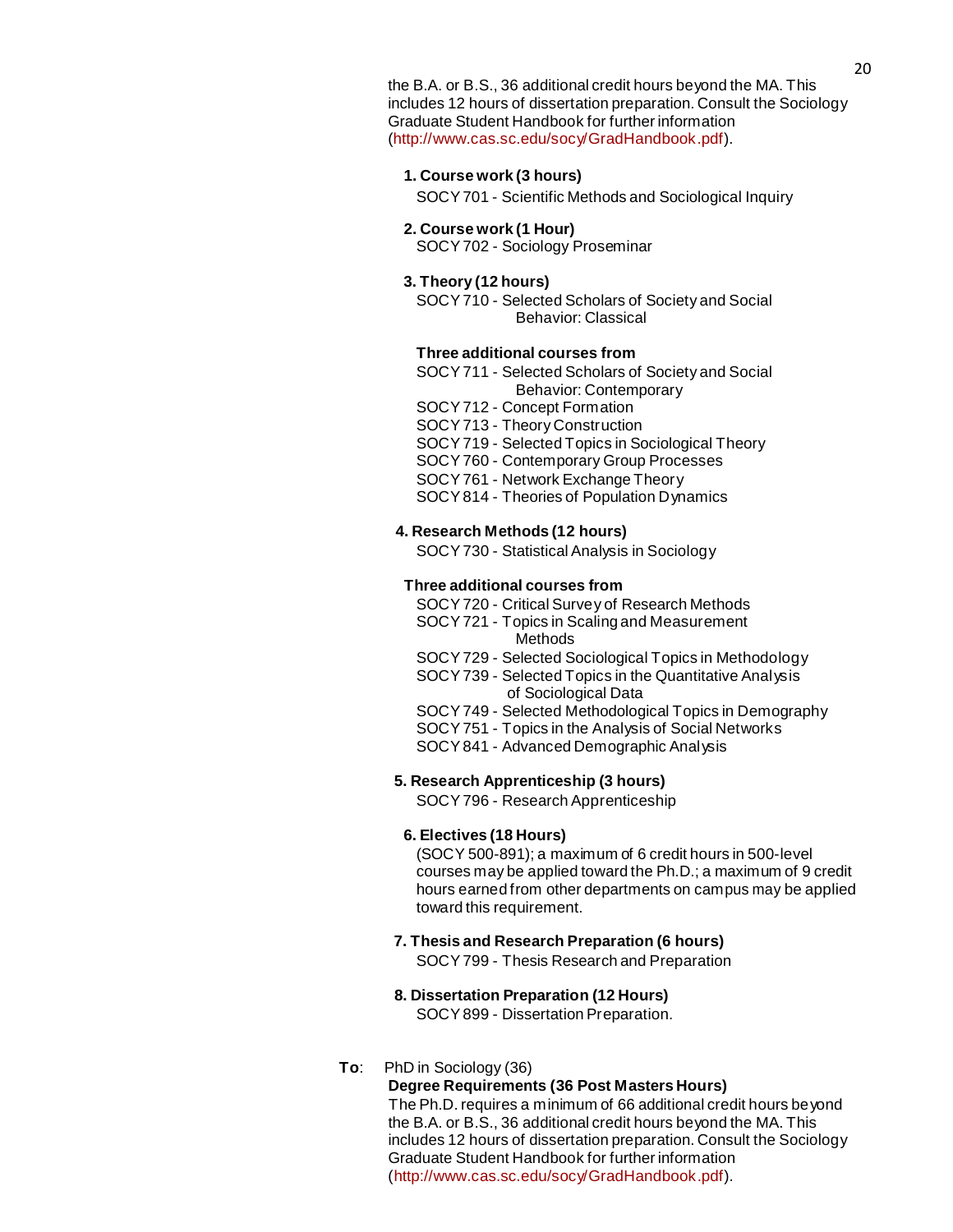SOCY701 - Scientific Methods and [Sociological](http://bulletin.sc.edu/preview_course_nopop.php?catoid=35&amp%3Bamp%3Bamp%3Bamp%3Bcoid=77938) Inquiry

#### **2. Theory (12 hours)**

[SOCY710](http://bulletin.sc.edu/preview_course_nopop.php?catoid=35&amp%3Bamp%3Bamp%3Bamp%3Bcoid=77941) - Selected Scholars of Society and Social [Behavior:](http://bulletin.sc.edu/preview_course_nopop.php?catoid=35&amp%3Bamp%3Bamp%3Bamp%3Bcoid=77941) [Classical](http://bulletin.sc.edu/preview_course_nopop.php?catoid=35&amp%3Bamp%3Bamp%3Bamp%3Bcoid=77941)

#### **Three additional courses from**

[SOCY711](http://bulletin.sc.edu/preview_course_nopop.php?catoid=35&amp%3Bamp%3Bamp%3Bamp%3Bcoid=77942) - Selected Scholars of Society and Social [Behavior:](http://bulletin.sc.edu/preview_course_nopop.php?catoid=35&amp%3Bamp%3Bamp%3Bamp%3Bcoid=77942) [Contemporary](http://bulletin.sc.edu/preview_course_nopop.php?catoid=35&amp%3Bamp%3Bamp%3Bamp%3Bcoid=77942)

[SOCY712](http://bulletin.sc.edu/preview_course_nopop.php?catoid=35&amp%3Bamp%3Bamp%3Bamp%3Bcoid=77943) - Concept Formation

SOCY713 - Theory [Construction](http://bulletin.sc.edu/preview_course_nopop.php?catoid=35&amp%3Bamp%3Bamp%3Bamp%3Bcoid=77944)

SOCY719 - Selected Topics in [Sociological](http://bulletin.sc.edu/preview_course_nopop.php?catoid=35&amp%3Bamp%3Bamp%3Bamp%3Bcoid=77945) Theory

SOCY760 - [Contemporary](http://bulletin.sc.edu/preview_course_nopop.php?catoid=35&amp%3Bamp%3Bamp%3Bamp%3Bcoid=77955) Group Processes

[SOCY761](http://bulletin.sc.edu/preview_course_nopop.php?catoid=35&amp%3Bamp%3Bamp%3Bamp%3Bcoid=77956) - Network Exchange Theory

SOCY814 - Theories [of Population](http://bulletin.sc.edu/preview_course_nopop.php?catoid=35&amp%3Bamp%3Bamp%3Bamp%3Bcoid=77966) Dynamics

#### **3. Research Methods (12 hours)**

[SOCY730](http://bulletin.sc.edu/preview_course_nopop.php?catoid=35&amp%3Bamp%3Bamp%3Bamp%3Bcoid=77949) - Statistical Analysis in Sociology

#### **Three additional courses from**

SOCY720 - Critical Survey [of Research](http://bulletin.sc.edu/preview_course_nopop.php?catoid=35&amp%3Bamp%3Bamp%3Bamp%3Bcoid=77946) Methods

- SOCY721 Topics in Scaling and [Measurement](http://bulletin.sc.edu/preview_course_nopop.php?catoid=35&amp%3Bamp%3Bamp%3Bamp%3Bcoid=77947) [Methods](http://bulletin.sc.edu/preview_course_nopop.php?catoid=35&amp%3Bamp%3Bamp%3Bamp%3Bcoid=77947)
- SOCY729 Selected Sociological Topics in [Methodology](http://bulletin.sc.edu/preview_course_nopop.php?catoid=35&amp%3Bamp%3Bamp%3Bamp%3Bcoid=77948)

SOCY739 - Selected Topics in the [Quantitative](http://bulletin.sc.edu/preview_course_nopop.php?catoid=35&amp%3Bamp%3Bamp%3Bamp%3Bcoid=77950) Analysi[s](http://bulletin.sc.edu/preview_course_nopop.php?catoid=35&amp%3Bamp%3Bamp%3Bamp%3Bcoid=77950) [of Sociological](http://bulletin.sc.edu/preview_course_nopop.php?catoid=35&amp%3Bamp%3Bamp%3Bamp%3Bcoid=77950) Data

- SOCY749 Selected [Methodological](http://bulletin.sc.edu/preview_course_nopop.php?catoid=35&amp%3Bamp%3Bamp%3Bamp%3Bcoid=77952) Topics in Demography
- [SOCY751](http://bulletin.sc.edu/preview_course_nopop.php?catoid=35&amp%3Bamp%3Bamp%3Bamp%3Bcoid=77953) Topics in the Analysis of Social Networks

SOCY841 - Advanced [Demographic](http://bulletin.sc.edu/preview_course_nopop.php?catoid=35&amp%3Bamp%3Bamp%3Bamp%3Bcoid=77967) Analysis

#### **4. Research Apprenticeship (3 hours)**

SOCY796 - Research [Apprenticeship](http://bulletin.sc.edu/preview_course_nopop.php?catoid=35&amp%3Bamp%3Bamp%3Bamp%3Bcoid=77964)

### **5. Electives (18 Hours)**

(SOCY 500-891); a maximum of 6 credit hours in 500-level courses may be applied toward the Ph.D.; a maximum of 9 credit hours earned from other departments on campus may be applied toward this requirement.

#### **6. Thesis and Research Preparation (6 hours)**

SOCY799 - Thesis Research and [Preparation](http://bulletin.sc.edu/preview_course_nopop.php?catoid=35&amp%3Bamp%3Bamp%3Bamp%3Bcoid=77965)

**7. Dissertation Preparation (12 Hours)**

SOCY899 - Dissertation [Preparation.](http://bulletin.sc.edu/preview_course_nopop.php?catoid=35&amp%3Bamp%3Bamp%3Bamp%3Bcoid=77970) 

[Effective Term: Fall 2012]

# **MOORE SCHOOL OF BUSINESS**

Academic Program Actions/Bulletin Change: **APPROVED** 

[JD/AMBA](http://gradschool.sc.edu/facstaff/gradcouncil/2012/APAJDAMBA_201241_Redacted.pdf) Dual Degree

The Darla Moore School of Business in cooperation with the USC School of Law offers a combined degree program that permits a student to obtain the J.D. and Accelerated Master of Business Administration (A.M.B.A.) degrees in approximately three and one-half years.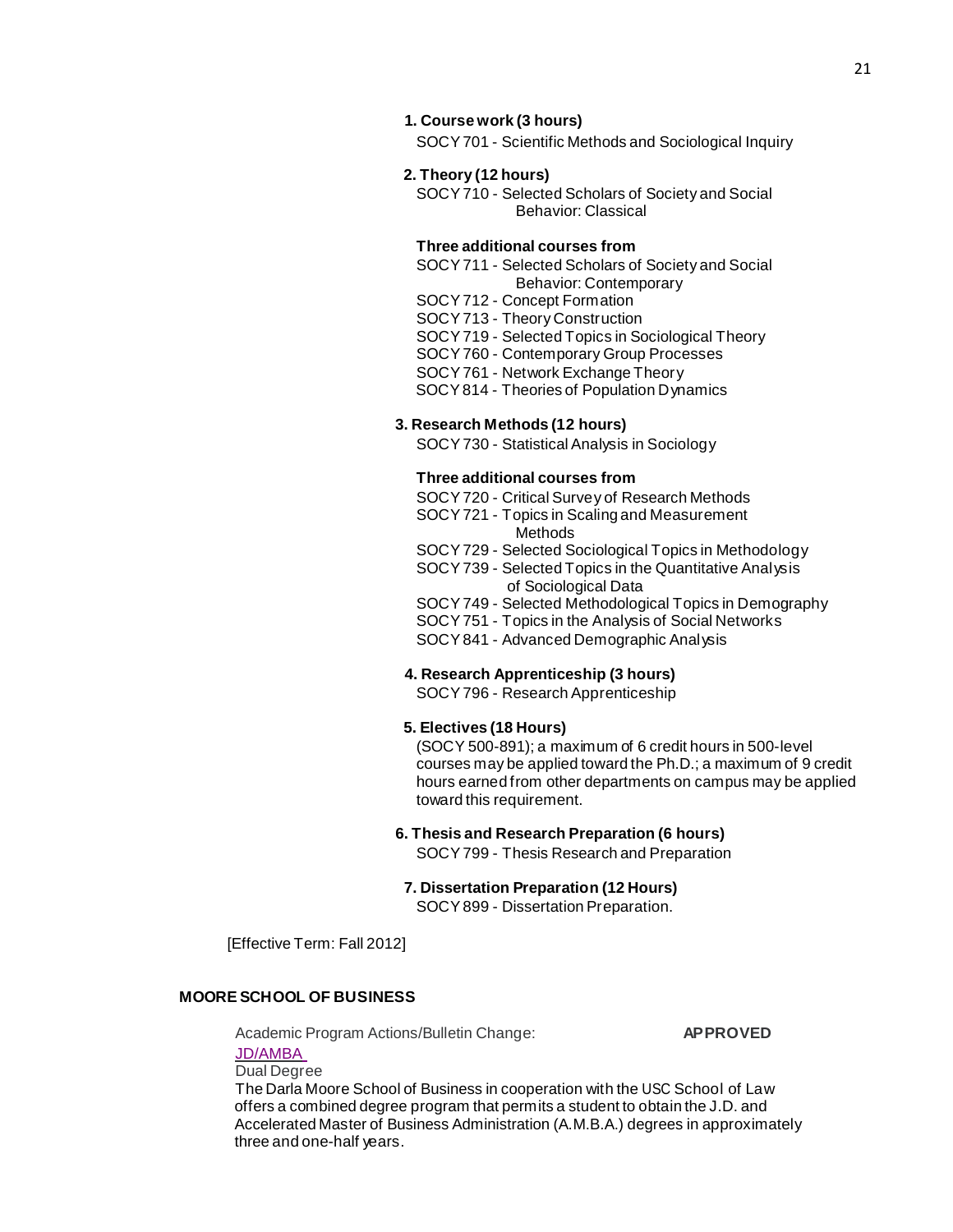Through the combined program, the total course load may be reducedfrom that required if the two degrees were earned separately since 9 hours of electives toward the J.D. maybe earned in the business administration program, and vice versa. Students in the AMBA/JD program must take 9 credit hours of electives in the Moore School.

An additional 9 credit hours in the School of Law will be used to satisfy the 18 elective credit hours required for the AMBA degree. All of these elective courses must be included in the AMBA program of study. Students must supply the AMBA office with a letter from the law school registrar stating the Law School's approval of participation in the dual degree. Prior to obtaining admission to the combined degree program, a student must be admitted to both the School of Law and the Moore School of Business. (Please note: No old Bulletin Language. Only New Language Proposed.)

[Effective Term: Summer I]

### **Journalism**

Course Change Proposal: **APPROVED From:** JOUR 555 Publication Design (3) Current trends in publication design, including the design, production and

publication of a magazine. [Prerequisite: JOUR555L] [Print Course] JOUR 555L Publication Design Laboratory (1)

**To:** JOUR 555 PublicationWriting and Design (3) Publication writing and design as well as internal or constituent communications, specifically focused on magazine production for an internal audience.

[Effective Term: Spring 2013]

# 12. **Report of the Petitions and Appeals Committee** (Erik Drasgow)

No report

## 13. **Other Committee Reports**

No report

## 14. **Old Business**

None

## 15. **New Business**

Dr. Elfenbein brought to the attention of the council the desire of the Graduate School Department W riter, Hannah Spicher, to incorporate human interest stories on the website. She encouragedthe council members to contact Hannah to identify graduate students who might warrant profiling on the Graduate School web page.

Dr. Gatzke requested renaming the Science, Math and Related Professional Programs Committee to Math, Engineering, Science and Health (MESH). Dr. Mitchell requested an opportunity to explore the renaming suggestion and report back at the next meeting.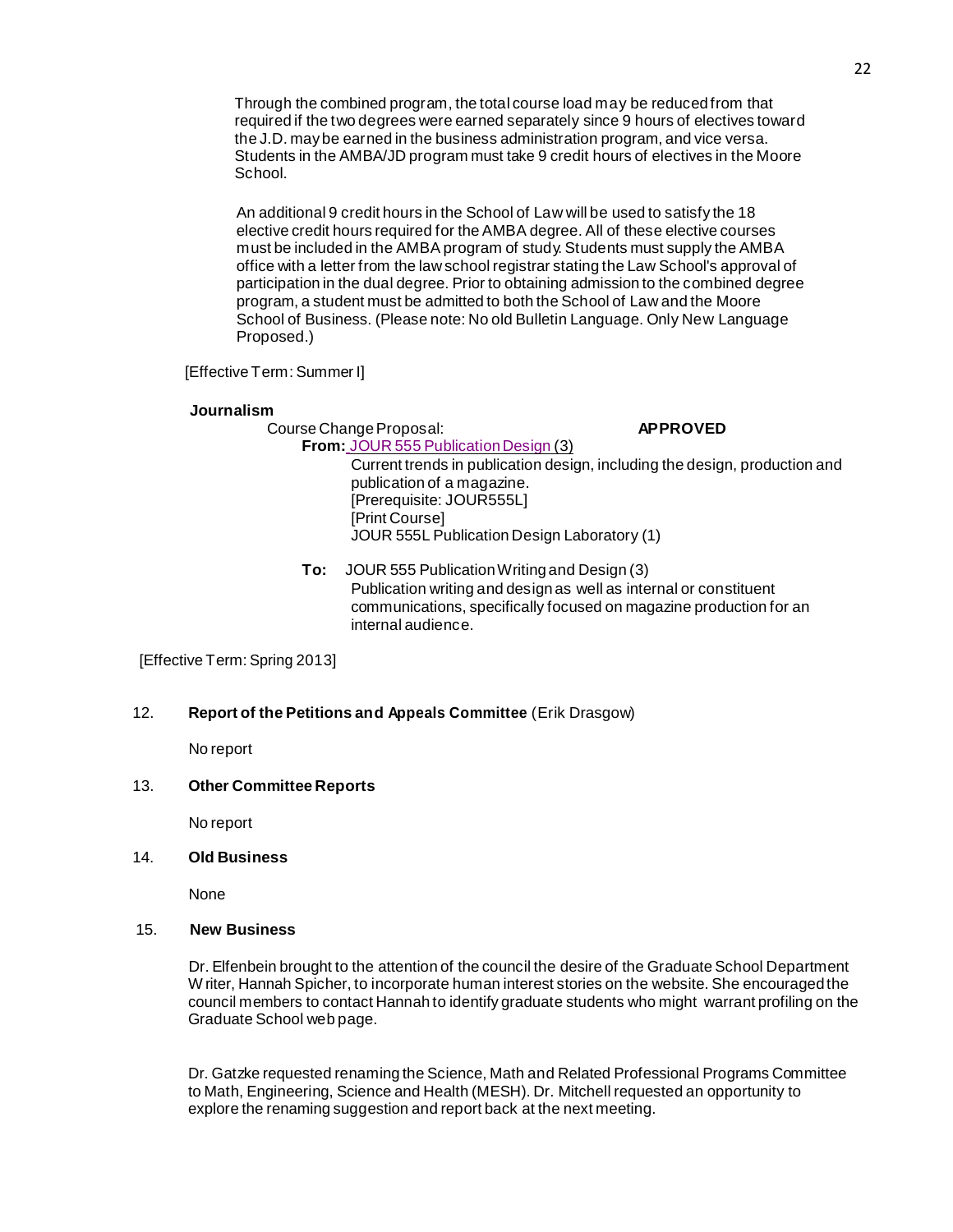# 16. **Good of the Order**

None

# 17. **Adjournment**

The meeting adjourned at 2:32 p.m.

Murray Mitchell, Secretary

cc: President Harris Pastides Provost Michael Amiridis Vice Provost & Dean of Graduate Studies Lacy Ford Deans Department Chairs Graduate Directors Aaron Marterer, University Registrar Jodie Morris, Office of the Registrar Andrew Graves, Office of the Registrar Nancy Floyd, Office of institutional Assessment and Compliance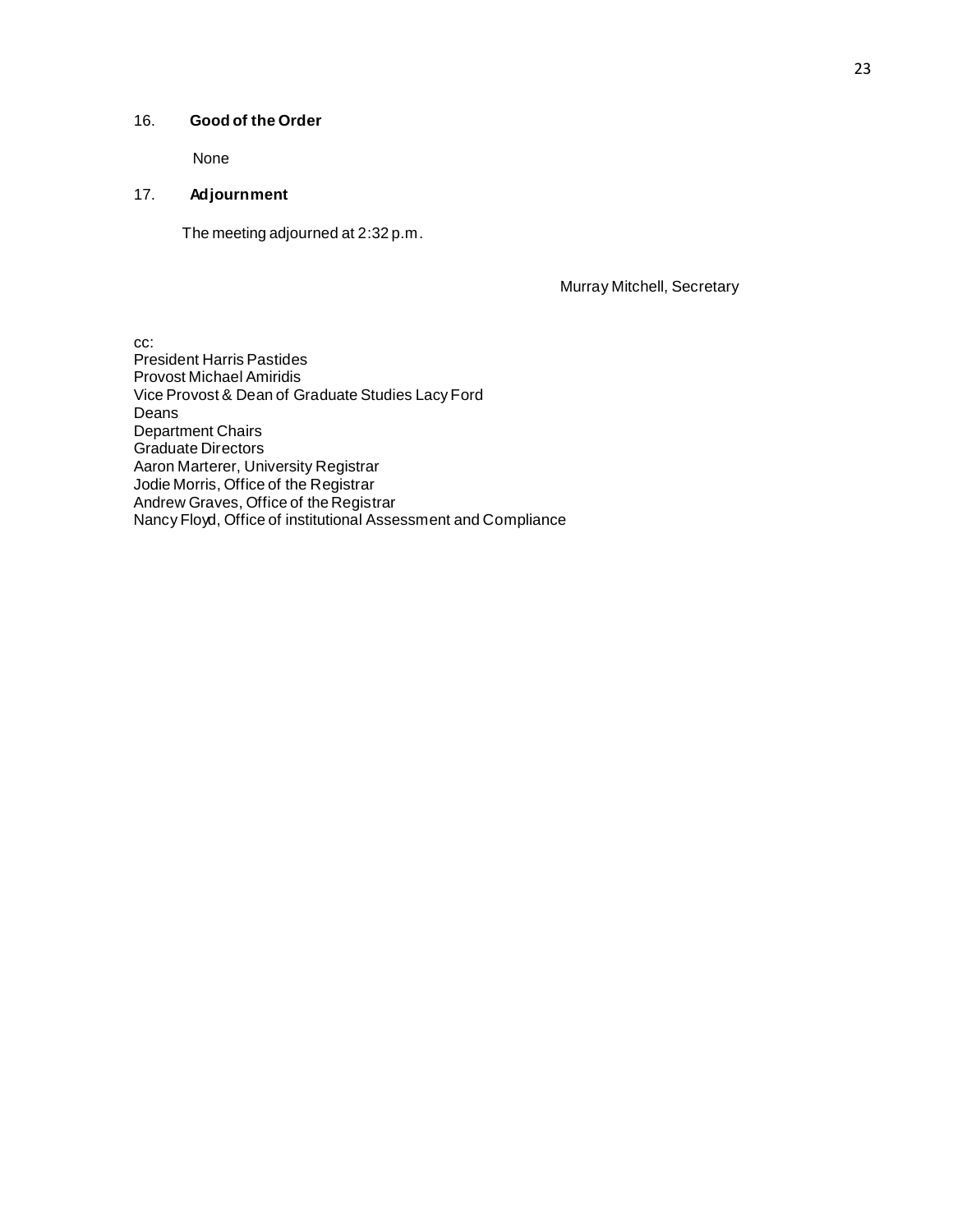# **University of South Carolina Graduate School 2012**

# **Mission Statement:**

The Graduate School at the Universityof South Carolina is a service unit committed to enhancing the experience of graduate students and the faculty and staff with whom theywork. We provide timely, consistent, and accurate information; adapt and enforce meaningful policies to ensure academic integrity; track student success; and build bridges across campus and community as we showcase our diverse and talented graduate student body.

# **Vision Statement:**

An innovative, flexible and dynamic organization, the Graduate School atthe University of South Carolina, seeks to become a collaborative guide celebrated for responsive and efficient service. We strive to provide accessible and trusted leadership to the campus and higher education communities. 9/20/12

# **Goals for USC's Graduate School** 2012-2014

- I. Better serve the needs of students, applicants, faculty, staff, and other members of the universitycommunity.
- II. Provide meaningful professional development, academic enrichment activities and student services to enhance the graduate student experience.
- III. Advance the reputation of USC as a top ranked research institution by promoting graduate education and building a collegial community of scholars.
- IV. Build public and university awareness of the importance and value of The Graduate School at USC.

# **The Graduate Schoolat the University of South Carolina**

… serves nearly 6,700 graduate students, hailing from across our state, the nation, and the world. We work with faculty and staff to enrich the graduate student experience and promote the importance and value of graduate education.

Focused on scholarship, professionalism, and the creation of newknowledge, USC graduate students study in 68 doctoral programs, 128 master's programs, 22 certificate programs, and 21 dual degree programs. The Graduate School provides administrative services for these programs and promotes and protects academic excellence and integrity. In our efforts to build on our community of engaged scholars and professionals, and to further heighten USC's reputation as a top-ranked graduate institution, we also fund strategic awards—such as recruitment fellowships and travel grants—and design collaborative initiatives to enhance the professional and academic development of our students.

9/20/12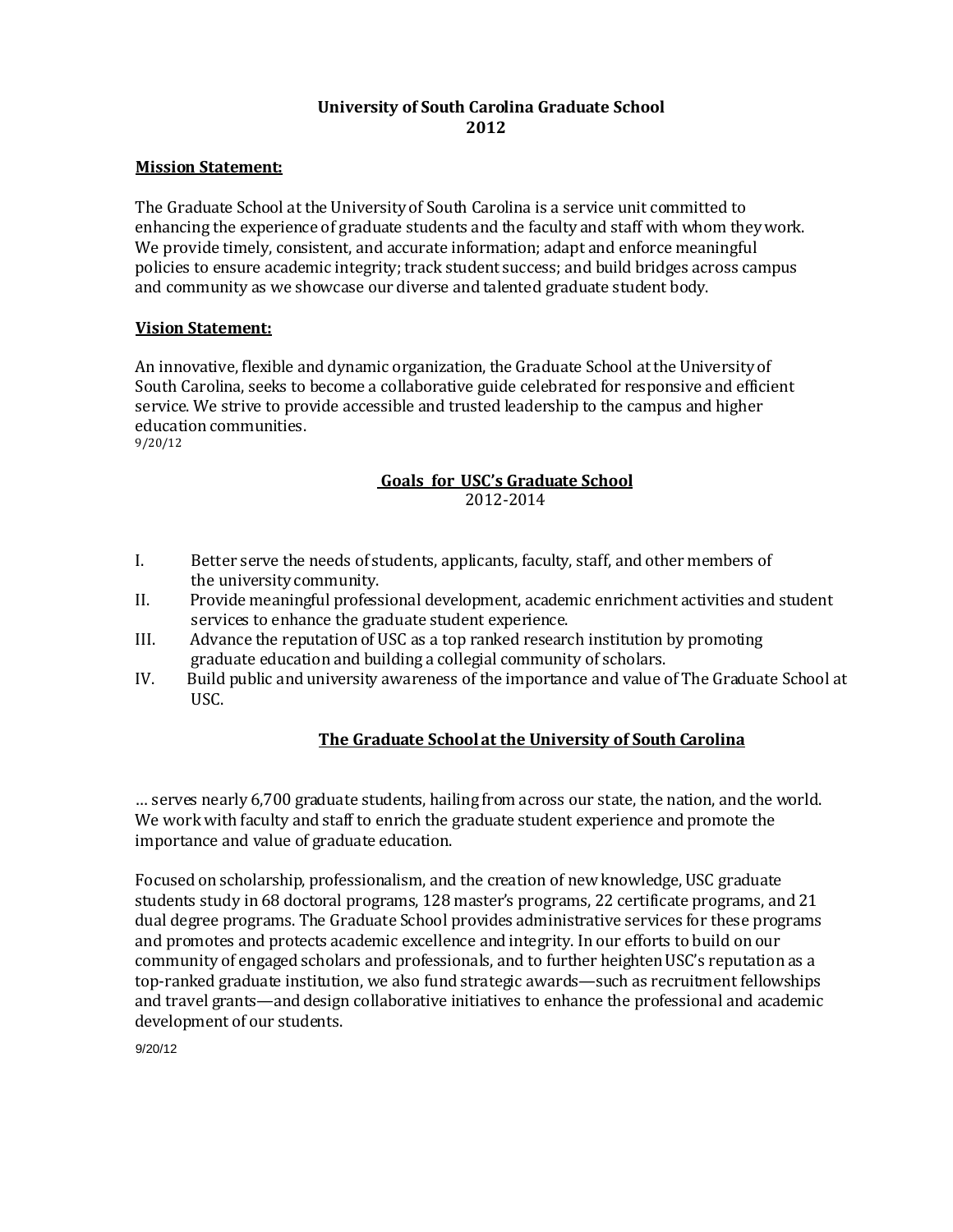# Strategic Goals for USC's Graduate School 2012-2014

# **I. Better serve the needs of students, applicants, faculty, staff, and other members of the university community.**

- a. Review formal requirements and alternatives for the Graduate Directors' meeting.
- b. Clarify communication channels for GS stakeholders and customers to ensure clear, accurate and consistent responses.
	- i. Implement call routing strategies
		- 1. Designated Ombudsman phone number
		- 2. Creation of teams and Team Leaders for program coordinators with team leaders
	- ii. Train front desk staff (including GAs) and provide feedback for continued improvement
		- 1. Create a script to refer clients for common issues such as: proof of residency, citizenship, and immunization questions and other questions that do *NOT*  need to go to Program Coordinators
		- 2. Define and collect relevant front-desk data (phone calls; walk-ins; e-mail and snail mail inquiries) for better workflow and customer service outcomes
	- iii. Establish top 25 FAQ for general office training
- c. Identify and change policies and procedures that impede customer satisfaction.
	- i. Document critical work process to pinpoint variation and target best practices.
		- 1. Explore the applicant and other tracking systems to improve status communications for accuracyand timeliness.
		- 2. Respond to inquiries within X days and process applications in Y days. Establish standards and mechanisms for inquiries and responses.
	- ii. Create and disseminate GS "acceptable time for service" list
	- iii. Revisit GS calendar and academic deadlines (Graduation, ETD, etc.)
	- iv. Work with Office of the Registrar to applyDegreeWorks know-how to graduate programs to create a single and consistent set of degree requirements for each
		- 1. Focus first on 3-5 prescribed degree programs (possiblyMSW)
		- 2. Revisit Program of Studyrequirement and explore options
- d. Contribute to the development of an adequate, predictable budget that reflects GS strategic goals.
- e. Build relationships -- Grad Program Directors  $+$  other campus & community constituents (alumni affairs, development, career services, USC Press, etc…)
	- i. Outreach to individual departments
- f. Implement best HR practices
	- i. Solicit feedback to include in review of Program Coordinators
	- ii. Ensure EPMS policies are followed
- g. Ombudsman and grievance process
	- i. Establish procedures
	- ii. Training for D. Moore
	- iii. GA grievances
	- iv. Articulate GS relationship to grievance procedures in colleges, schools, and other academic units

# **II. Provide meaningful professional development, academic enrichment activities and student services to enhance the graduate student experience.**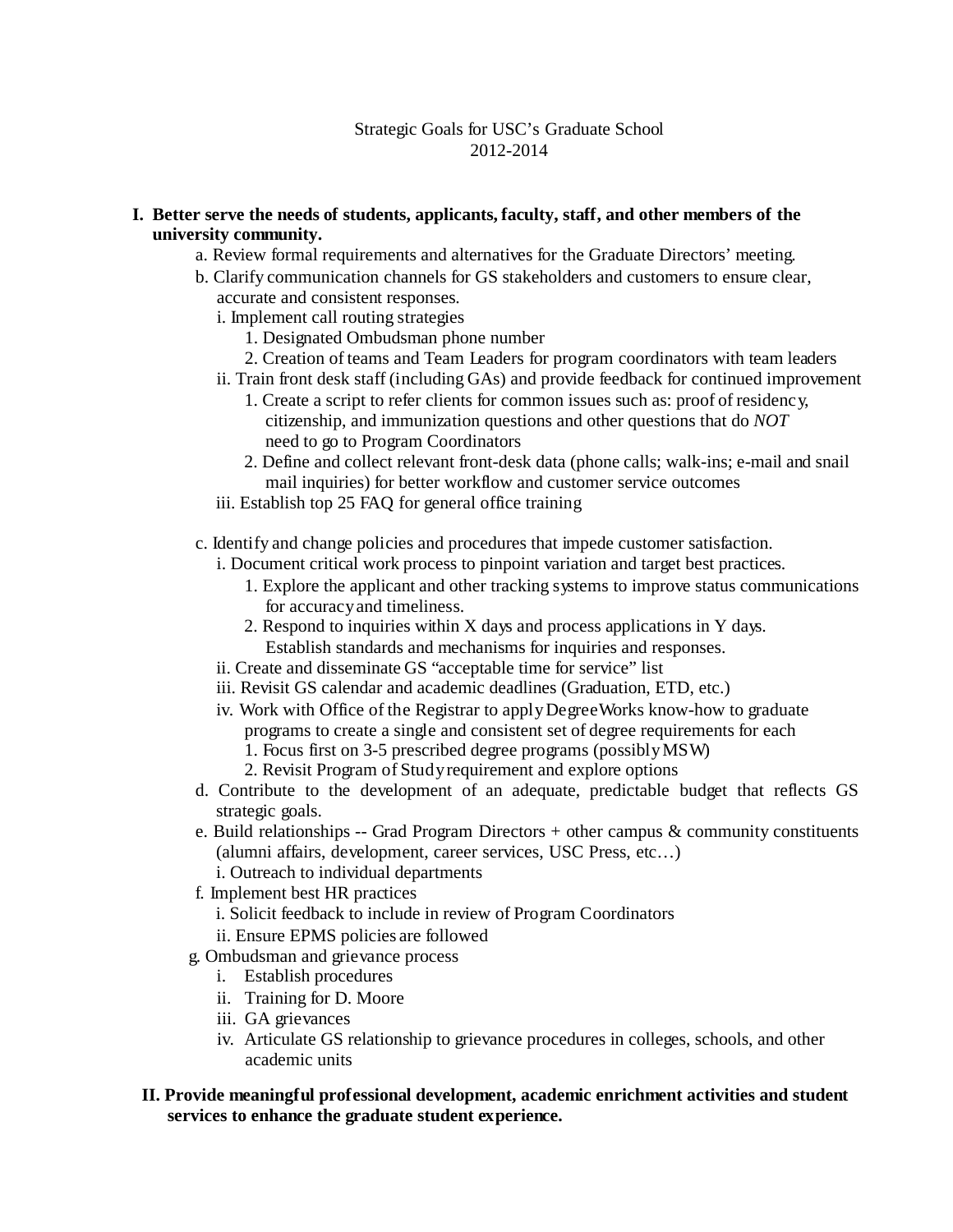- a. Training is regularly offered: GS staff, grad students, grad directors, program administrators, Graduate Council members
	- i. Update *Graduate Director's Handbook* into a current, relevant, and dynamic document for use as a handydesk/on-line resource for Grad Program directors and admins.
	- ii. Create Policies and Procedures Manual for Program Coordinators as training tool and desk/on-line reference
- b. Partner with CTE on effective TA training responsive to SACS and disciplinaryneeds, including option for programs to create discipline-specific approved courses.
- c. Provide regular training on ETD preparation and submission in partnership with UTS and other technical support staff and Thomas Cooper Library.
- d. Hire ETD Coordinator
- e. Investigate funding for institution-wide interdisciplinaryopportunities for graduate students.

i. Training Grants/BBIP and others

- f. Strengthen Student Services offered byGS in cooperation with Student Affairs areas like housing, student health and wellness, and just plain FUN
	- i. Strengthen relationship with the GSA and specific college/department GSAs (e.g., College of Education, Future Faculty, etc…) to better meet student needs.
	- ii. Coordinate helpful and timelytraining and do follow-up surveys to determine what is effective and useful.
- g. Provide GS training and publications that address:
	- i. Travel Grants
	- ii. Student Fellowships& Awards open to current students (including GS & AAPP)
	- iii. ETD
	- iv. SPARC in partnership with Office of Research
- h. Organize and host at least one major campus event each semester
- i. Later Projects (2014 or later)
	- i. Collaborate with Career Services on graduate student focused events/activities
	- ii. Explore Communication Plan for current students
	- iii. Partner with Office of Research and OFSP to provide training to graduate program directors and advisors on trends in external funding
	- iv. Explore mentoring program for graduate students
	- v. Host Professional Development Workshops (Time Management, Professional Portfolio, Managing Your Web Presence, etc…)

# **III. Advance the reputation of USC as a top ranked research institution by promoting graduate education and building a collegial community of scholars.**

- a. Partner with Office of Fellowship & Scholars Program to pilot training and support for grad students seeking external funding
- b. Create greater visibility for the Presidential Fellows program; heighten campus and national awareness
- c. Revisit Graduate Student Dayto ensure efficacy and utility
	- i. SPARC collaboration
	- ii. Explore including students from regional campuses
	- iii. Revisit prize structure and expense